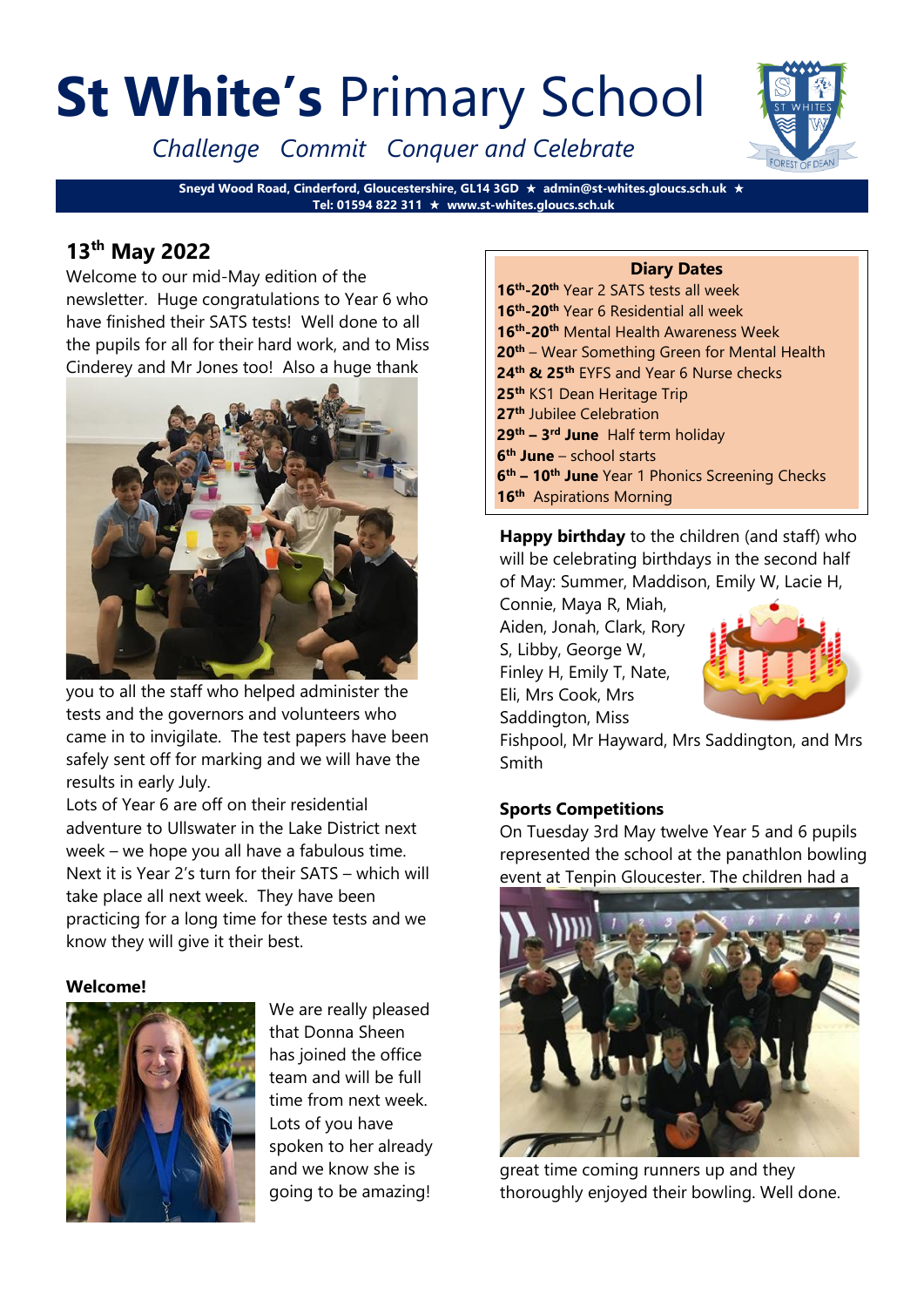**Mental Health Awareness Week** Next week  $16<sup>th</sup> - 20<sup>th</sup>$  May is Mental Health Awareness Week and there will be classroom activities and assemblies for the children in school. On Friday 20<sup>th</sup> May we are inviting everyone to wear an item of clothing that is green alongside their normal school uniform.

**Aspirations Morning Thursday 16th June 2022** Thank you very much to everyone who has volunteered to join us on this morning. Thanks to the fantastic response from parents and family members, we now have enough people already to be able to run the morning and do not need any more volunteers. We are looking forward to it already!

**Charity Committee News!** Thank you to everyone who came to our Plant Sale – we raised over £90 to go towards purchasing a special tree to commemorate Her Majesty the Queen's Platinum Jubilee.



#### **Eco Committee News**

The Eco Committee have been working hard to help achieve our Eco Award target of encouraging more wildlife into school and you may have spotted our new bird boxes, bird tables and planters for our seeds. Skylark also had a lovely time on the allotment this week.



If you are doing anything at home to encourage wildlife, we'd love to see it and share it to our Eco Padlet. Please email me at [Skylark@st](mailto:Skylark@st-whites.gloucs.sch.uk)[whites.gloucs.sch.uk](mailto:Skylark@st-whites.gloucs.sch.uk)

**History Lessons in KS1** Pupils in Key Stage One this week have experienced first-hand what it was like to go to school in the Victorian era. Their teachers had great fun pretending to be super strict and the children learnt all about the different rules that were in classrooms in the



1800s, including having to sit up straight and only speaking when spoken to. The pupils reflected on their experience and most of them decided that they would definitely prefer to go to St White's today than in the Victorian era!

#### **Jubilee Celebration Plans**

We are really excited to share with you our plans for Jubilee Celebrations on Friday 27<sup>th</sup> May. We will put all the details into a separate letter next week as there is a lot to tell you!

Children will have a late lunch and this will be a traditional "street party" in the KS2 playground. The whole school will go out to play first and then sit at long tables for their lunch. The school



kitchen can provide packed lunches or children can bring their own and there will be extra food provided by the PTFA. There will be entertainment,

activities, fun and games. The school gates will open at 1.10 and everyone is invited to join us for the afternoon – parents, carers, family, friends and the community. Bring your own picnic, and the PTFA will run a cake stall too. It will be a non-uniform day and we are inviting everyone to dress from a decade of Her Majesty's reign – so anywhere from 1950's to the present day. We can't wait to see what you find at the back of your wardrobes!